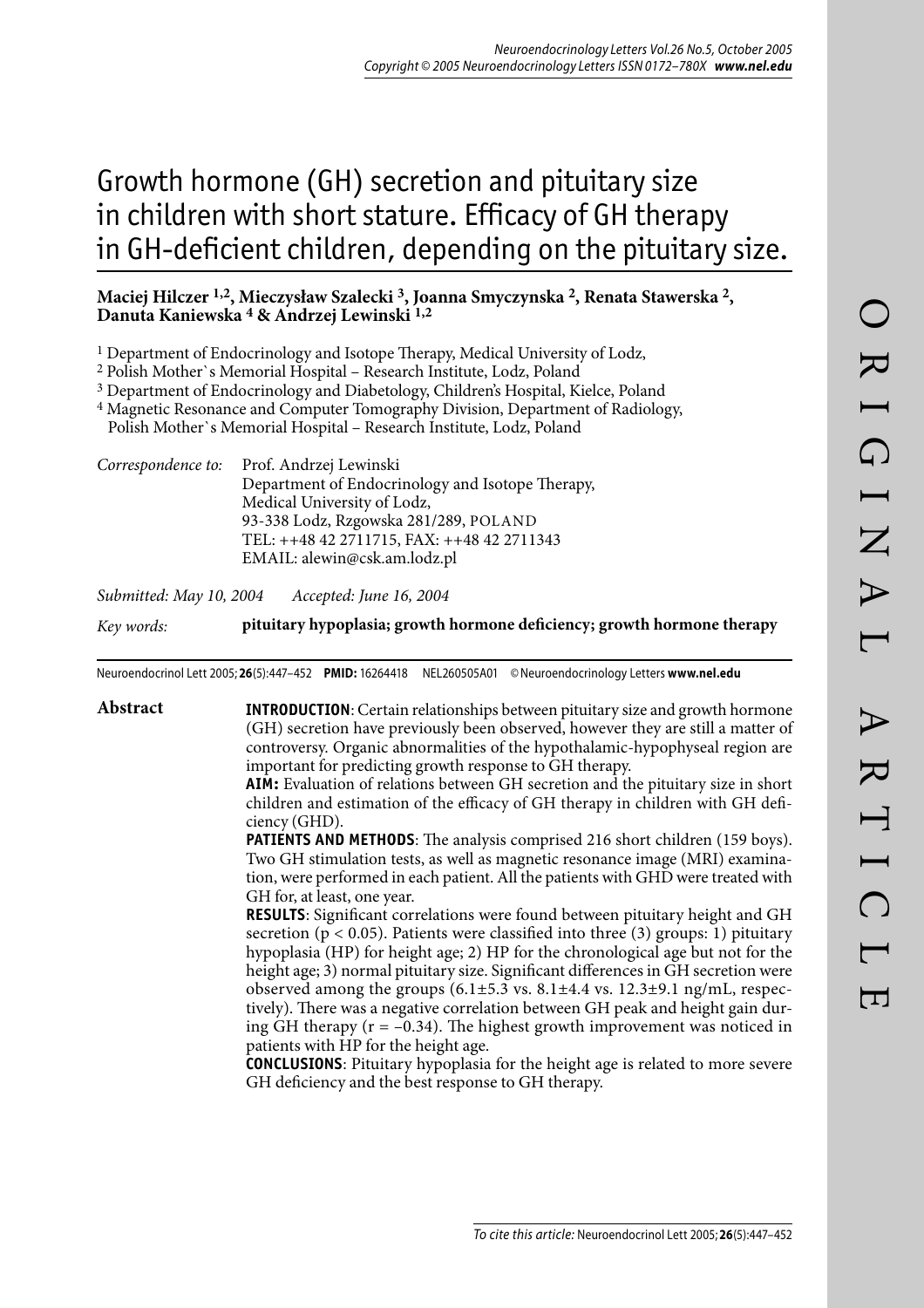## **Introduction**

Growth hormone (GH) deficiency (GHD) may either be idiopathic or caused by congenital or inherited organic abnormalities of the hypothalamic-hypophyseal region. The deficit of GH may be isolated or associated with concomitant impairment of other pituitary hormoness. Magnetic resonance imaging (MRI) has become a selected technique in the neuroradiological evaluation of the anatomy of the hypothalamic-hypophyseal region and of its possible alterations, like hypoplasia of the anterior pituitary lobe (HP), interruption of the pituitary stalk (PS) and posterior pituitary ectopia [1, 2]. The most complete form out of the observed abnormalities is the pituitary stalk interruption syndrome (PSIS), including pituitary stalk invisibility (PS interruption), ectopic posterior pituitary (EPP), and the anterior pituitary hypoplasia (HP). In some cases, however, EPP may be associated with visible pituitary stalk [3, 4]. Pituitary hypoplasia may also occur without other features of PSIS.

Pituitary height (PHt) measurement allows assessing the pituitary size, since the age-dependent size progression of the gland appears to be mainly related to the changes in its height but not in its length or width. There is a strong correlation between PHt and the pituitary volume [5].

The relations between the morphological features of the pituitary and its size or function are still a matter of controversy. In the studies conducted by Abrahams et al. [6] and Cacciari et al. [7] no link could be found between PHt and GH secretion. The first investigation, confirming a correlation between PHt and GH secretion, was presented by Nagel et al. [8].

Recent reports have suggested a stronger growth response to GH therapy in patients with abnormalities of the hypothalamic-hypophyseal region, visualised in MRI than that in patients with normal MRI result [9]. Zenaty et al. [10] have stated that detection of congenital abnormalities of the hypothalamic-pituitary axis has a higher predictive value for the effectiveness of GH therapy than GH secretion assessment in stimulation tests.

The aim of the study was an evaluation of relations between GH secretion and the pituitary size in short children, as well as an estimation of the efficacy of GH therapy in children with GHD.

## **Patients and methods**

The analysis comprised 216 children (159 boys, 57 girls) with short stature. The criterion for short stature was height SD score below –2.0, according to the actual national reference values for age and sex [11]. Next, patients' height was expressed as SD score, according to Tanner-Whitehouse's standards [12]. The standards were chosen, despite available national standards [11], since the more advanced auxological methods – like Bayley-Pinneau's method of calculation of predicted adult height (PAH) – are adjusted to them [13]. It should

be noticed that the qualification of patients to the study was performed on the basis of the actual growth charts for Polish children [11], while the height SD score before GH therapy  $(H_0SDS)$  was calculated, according to the almost 40 years old Tanner-Whitehouse reference values [12]. Taking into consideration the acceleration phenomenon, one must expect that – in the examined group – there were some patients with height SD score below –2.0, according to the actual national reference values but above –2.0, according to that of Tanner-Whitehouse.

At the diagnosis, the patients' age was 12.5±2.9 years (mean±SD).

Two GH stimulation tests (with clonidine, 0.15 mg/ m2, orally and with insulin, 0.1 U/kg *i.v.*, or glucagon, 30 mg/kg, *i.m.*) were performed in each patient. Blood samples for human GH (hGH) estimation were collected every 30 min (from 0 to 120 min) in clonidine and insulin tests. In the glucagon test, blood samples were collected at 0, 90, 120, 150, 180 min of the test. The diagnosis of GHD was established on the basis of decreased GH secretion in two stimulation tests (GH peak in both tests below 10.0 ng/mL).

According to the highest GH peak in the stimulation tests, the patients were classified into the following groups:

- 1. severe, isolated GH deficiency (SIGHD, GH below 5  $ng/mL; n = 37);$
- 2. partial, isolated GH deficiency (PIGHD, GH 5–10  $ng/mL; n = 110);$
- 3. multiple pituitary hormone deficiency (MPHD; n = 24);
- 4. idiopathic short stature (ISS; GH at least 10 ng/mL;  $n = 45$ ).

The concentration of GH was measured by the two-site chemiluminescent enzyme immunometric assay (hGH IMMULITE, DPC) with the sensitivity of 0.01 ng/mL, with intraassay coefficients of variation of 5.3–6.5% and interassay coefficients of variation of 5.5–6.2%. GH standards were calibrated, according to the WHO reference standard 80/505. In order to identify MPHD, further pituitary stimulation tests (GnRH, TRH, ACTH) were considered necessary.

In all the patients, MRI of the hypothalamic-hypophyseal region was performed before GH therapy, and the height of the pituitary gland was assessed. All the MRI scans were carried out on a 1.5-Tesla MRI unit (Picker, model Edge), with sagittal and coronal slices, their thickness being 2–3 mm, depicted as midline images on  $T_1$ -weighted, before and after gadolinium injection. The height of the pituitary gland (PHt), defined as the longest distance between the base and the top of the gland, was measured on the mid-sagittal  $T_1$ -weighted image, in a plane perpendicular to the base of the *sella turcica*, after magnification through an overhead projector and using the scaling provided on the films (the accuracy of measurement: 0.1 mm). Pituitary height measurements were compared with the published normal values for given age [14] and expressed in SDS, with reference to the chronological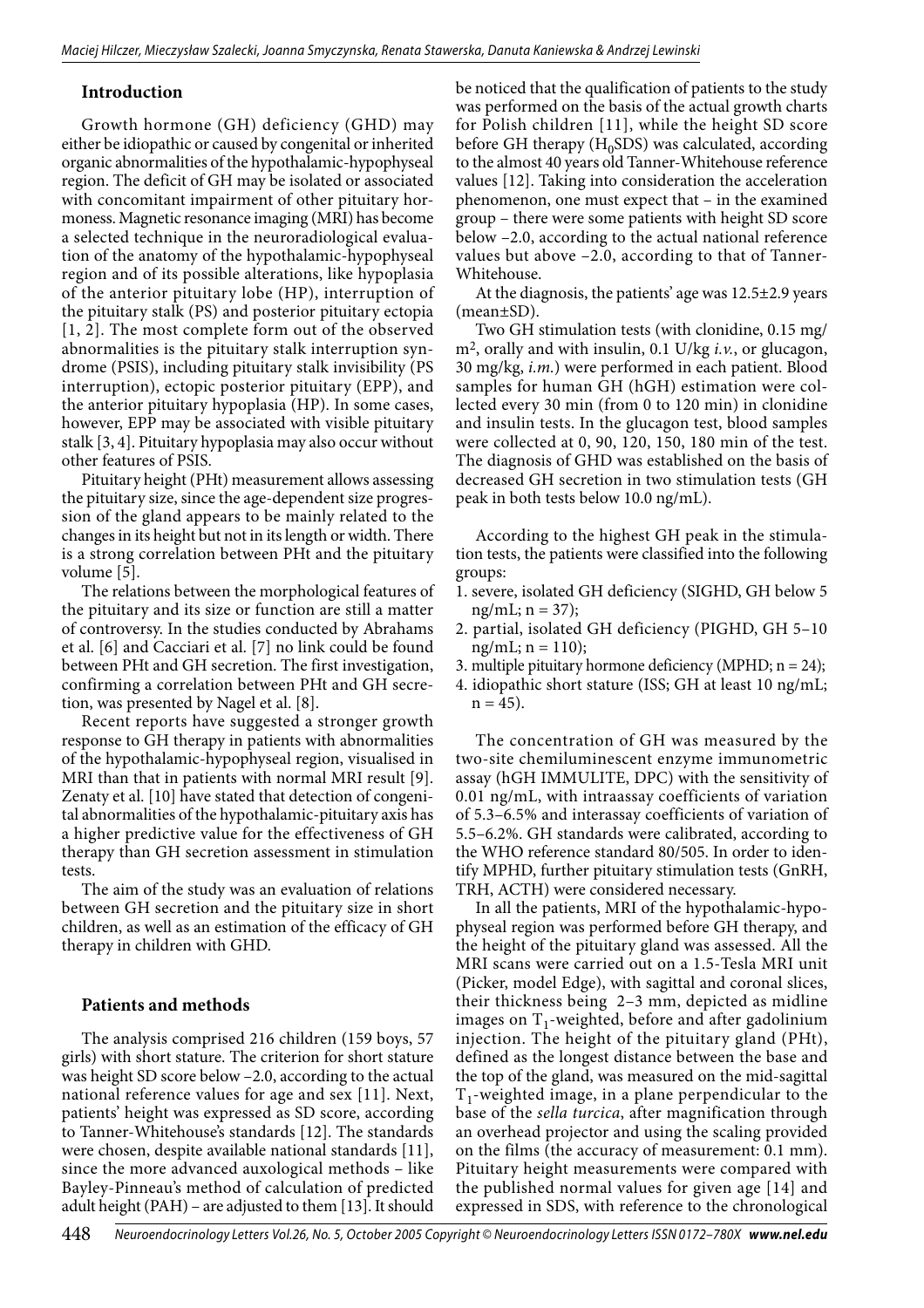

**Figure 1**: Pituitary height SDS in particular groups of patients, divided according to GH peak and the type of pituitary insufficiency



**Figure 2:** Correlation between PHt SDS for HA and GH peak in stimulation tests in children with short stature



**Figure 3**: Height SDS and GH secretion in patients with short stature, divided according to pituitary height

age (CA) and to the height age (HA). The pituitary gland was considered hypoplastic when PHt SDS was below –2.0 for CA and for HA. In short children, HA is below CA, so, in certain cases, the pituitary gland, classified as hypoplastic with reference to normative data for CA, turned out to be normal for HA. In some cases, other abnormalities, included in PSIS, may be observed as well.

All the patients with GHD were treated with GH for, at least, one year, with the mean dose of 0.5 IU/kg/ week. The efficacy of GH treatment was assessed as an improvement of height velocity and the height SD score (H SDS) gain during the therapy.

## **Results**

#### *Relations between GH secretion and pituitary size in children with short stature*

In the analysed group of patients, HSDS was –2.49±0.83, according to Tanner-Whitehouse [10], and GH peak was 9.5±7.8 ng/mL in two stimulation tests. *Table 1* presents detailed data of the particular subgroups of patients, classified according to GH peak and to the type of pituitary insufficiency (isolated GHD or MPHD) (*Table 1*).

All the differences in height SDS among the analysed groups of patients were insignificant, while all the differences in PHt SDS for CA among all the presented groups were significant. In PHt SDS assessed

**Table 1**: Age, height SDS, GH peak and pituitary size of the particular subgroups of patients, classified according to GH peak and the type of pituitary insufficiency.

|               |                  | [ng/mL]       |                                 |                                 | hypoplasia [%] |        |
|---------------|------------------|---------------|---------------------------------|---------------------------------|----------------|--------|
|               |                  |               | for CA                          | for HA                          | for CA         | for HA |
| $9.1 \pm 3.9$ | $-3.42 \pm 1.06$ | $1.7 \pm 1.6$ | $-4.29 \pm 1.22$ abc            | $-3.81 \pm 1.29$ ghi            | 100.0          | 91.7   |
| $12.8 + 2.2$  | $-2.37 \pm 0.68$ | $4.4 \pm 1.6$ | $-2.90 \pm 2.36$ <sup>ade</sup> | $-2.22 \pm 2.10$ <sup>gk</sup>  | 64.9           | 45.9   |
| $12.5 + 2.7$  | $-2.29 \pm 0.67$ | $7.5 \pm 1.2$ | $-1.66 \pm 1.72$ bdf            | $-1.08 + 1.74$ hl               | 32.7           | 16.4   |
| 13.7±2.5      | $-2.63 \pm 0.86$ | $19.9 + 9.2$  | $-1.23 \pm 1.47$ cef            | $-0.51 \pm 1.49$ <sup>ikl</sup> | 24.4           | 13.3   |
|               |                  |               |                                 |                                 |                |        |

Significant differences: a, d, g – p<0.005; b, c – p<0.0001; e, k, l – p<0.05, f – p<0.01, h, i – p<0.001

Neuroendocrinology Letters Vol.26, No. 5, October 2005 Copyright © Neuroendocrinology Letters ISSN 0172–780X *www.nel.edu* 449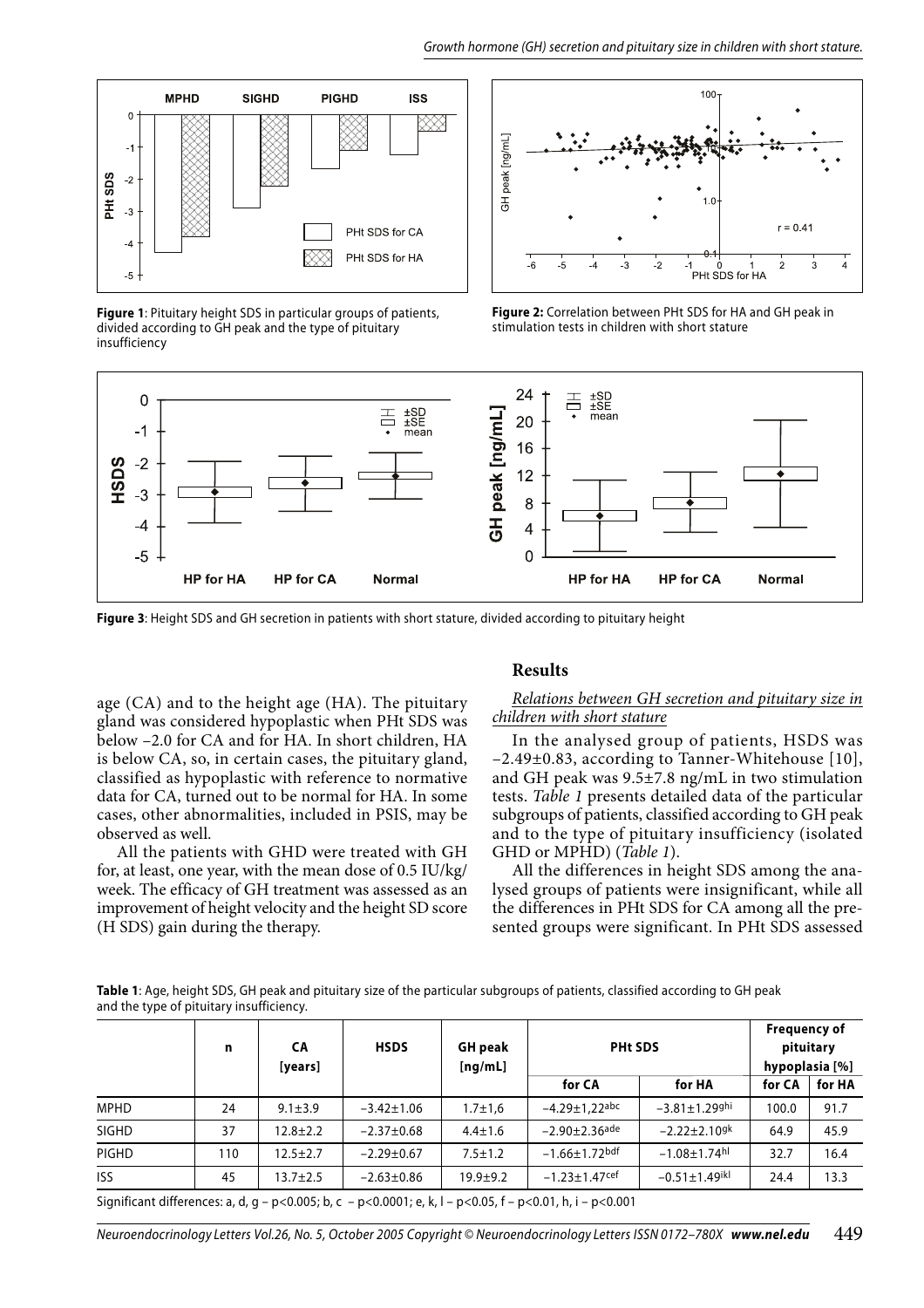

**Figure 4**: Height SDS gain after 1 year of GH therapy in particular groups of patients with GHD

**Table 2**: Age, height SDS and GH secretion of the patients with short stature, classified according to the pituitary size.

|                      | Age[years]     | <b>HSDS</b>      | GH peak [ng/mL]  |
|----------------------|----------------|------------------|------------------|
| $HP_{EOR}HA$         | $11.4 \pm 3.3$ | $-2.81 \pm 0.92$ | 6.1 $\pm$ 5.3 ab |
| HP <sub>FOR</sub> CA | $13.0 \pm 2.3$ | $-2.62 \pm 0.88$ | $8.1 + 4.4$ ac   |
| NORMAL               | $12.9 \pm 2.7$ | $-2.31 \pm 0.70$ | $12.3 + 9.1$ bc  |

Significant differences: a, c – p<0.01; b – p<0.001

**Table 3**: Age, height SDS and GH secretion of the patients with GHD, classified according to the pituitary height.

|                      | Age[years]     | <b>HSDS</b>                   | GH peak [ng/mL]           |
|----------------------|----------------|-------------------------------|---------------------------|
| $HP_{EOR}HA$         | $11.3 \pm 3.4$ | $-2.63 \pm 0.99$ <sup>a</sup> | $4.7 + 2.8$ bc            |
| HP <sub>FOR</sub> CA | $12.8 \pm 2.3$ | $-2.42 \pm 0.83$              | $6.3 + 1.9$ <sup>bd</sup> |
| NORMAL               | $12.6 \pm 2.7$ | $-2.17 + 0.35$ <sup>a</sup>   | $7.2 + 1.6$ <sup>cd</sup> |
|                      |                |                               |                           |

a – p<0,01; b, d – p<0,05; c – p<0,0001

**Table 4**: Selected data of particular groups of patients with GHD before GH therapy (H0SDS) and after 1 year of the therapy (H1SDS).

|              | $H_0$ SDS        | H <sub>1</sub> SDS | <b>Height SDS gain</b> |
|--------------|------------------|--------------------|------------------------|
| $HP_{EOR}HA$ | $-2.68 \pm 0.98$ | $-2.12 \pm 0.90$   | $0.56 + 0.48$          |
| $HP_{EOR}CA$ | $-2.42 \pm 0.91$ | $-1.95 \pm 0.83$   | $0.47 + 0.36$          |
| NORMAL       | $-2.17+0.58$     | $-1.75 \pm 0.58$   | $0.42 \pm 0.32$        |

for HA, significant differences were found among all the groups, except the difference between SIGHD and PIGHD  $(p = 0.09)$ . The values of PHt SDS for CA and for HA were compared in the particular groups of the patients (*Figure 1*).

There was a very strong  $(r = 0.99)$  correlation between PHt SDS for CA and PHt SDS for HA. Significant ( $p < 0.05$ ) correlations were also observed between PHt SDS for both CA and HA and GH peak,

expressed as the logarithm of the maximal GH peak in two stimulation tests ( $r = 0.39$  and  $r = 0.41$ , respectively) (*Figure 2*).

Next, all the patients were classified according to the pituitary size (PHt SDS for CA and for HA). The following groups of patents were created:

- 1.  $HP<sub>FOR</sub>HA$  patients with pituitary hypoplasia for HA  $(n = 69)$ ;
- 2.  $HP<sub>FOR</sub>CA$  patients with pituitary hypoplasia for CA but not for HA  $(n = 39)$ ;
- 3. NORMAL– patients with normal pituitary height  $(n = 108)$ .

Selected data of the patients with short stature, classified according to the pituitary size in MRI, are shown in *Table 2*.

All the differences in both patients' age and height SDS among the particular groups were insignificant, while – in contrast – all the differences in GH peak among all the groups were significant (*Figure 3*).

#### *Efficacy of GH therapy in GH-deficient children with respect to pituitary size*

The second part of the analysis comprised 169 short children (121 boys, 48 girls) with GHD; patients with ISS were excluded from further studies. All the patients with GHD were classified into the following groups, according to the pituitary size again:

- 1.  $HP<sub>FOR</sub>HA$  patients with pituitary hypoplasia for HA ( $n = 63$ ), including 10 patients with the complete form of PSIS;
- 2.  $HP<sub>FOR</sub>CA$  patients with pituitary hypoplasia for CA but not for HA  $(n = 37)$ ;
- 3. NORMAL patients with normal pituitary height  $(n = 59)$ .

*Table 3* presents selected data of the patients with short stature, classified according to the pituitary size in MRI.

Significant differences in GH peak were observed among all the groups, while all the differences, except the one between  $HP<sub>FOR</sub>HA$  and NORMAL ( $p < 0.05$ ), in height SDS were insignificant among the groups in question.

At the onset of GH therapy, the patients' HSDS was –2.51±0.85. Before the treatment, height velocity (HV) was below 4 cm/year in all the patients. Selected data of particular groups of patients before GH therapy and after 1 year of the therapy are shown in *Table 4*. The first-year effectiveness of GH therapy was assessed as the height SDS gain after one year of the therapy (*Figure 4*).

After 1 year of GH therapy, all the differences in H SDS became insignificant (NS). The obtained growth improvement (expressed as H SDS gain) was insignificantly higher in the HP for HA group than that in other groups. There was a negative correlation  $(r =$ –0.34) between GH peak and H SDS gain.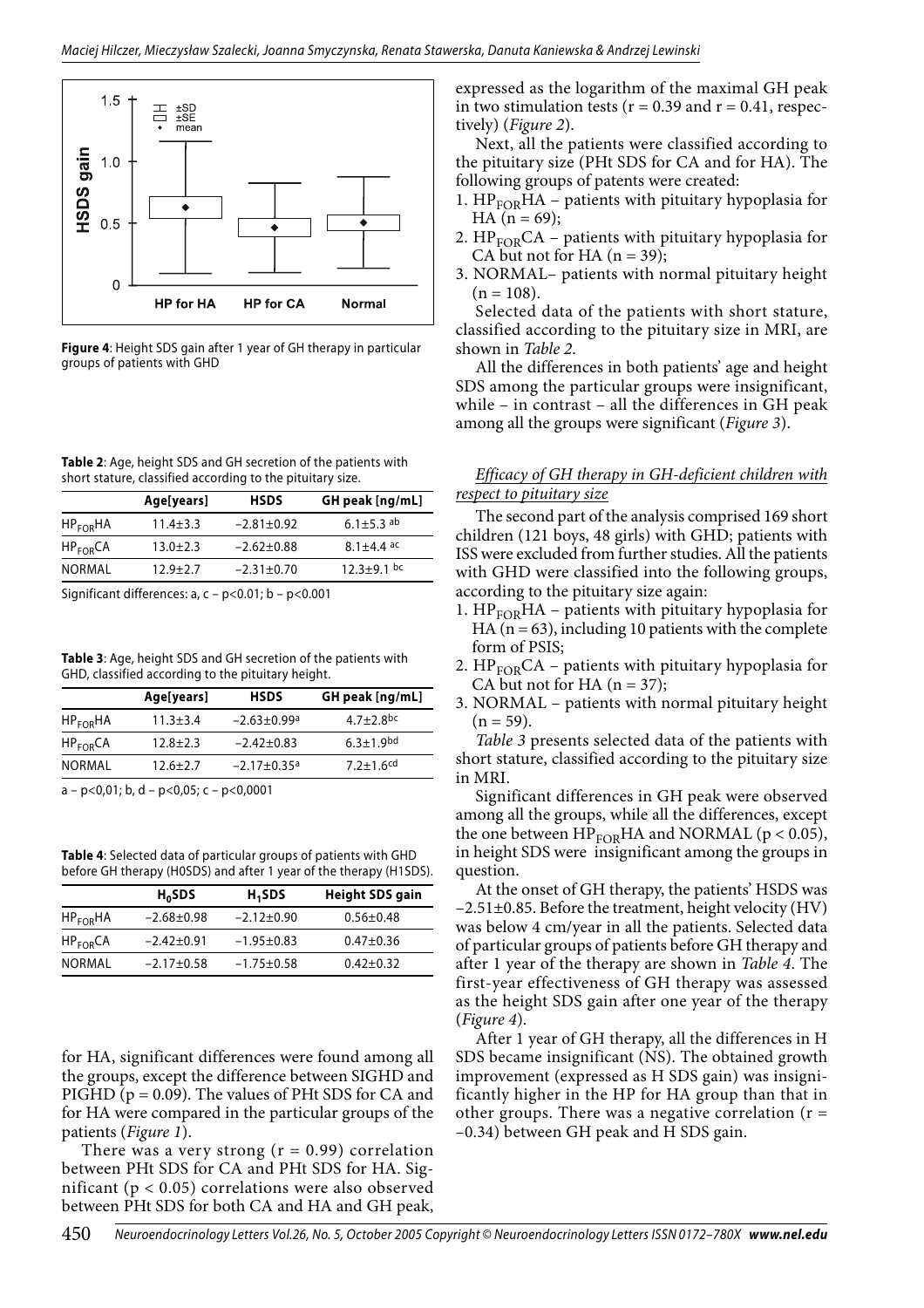#### **Discussion**

A high incidence of morphological abnormalities in the hypothalamic-hypophyseal region, as revealed in MRI, has been reported in patients with GHD [2, 7, 8]. The pituitary stalk interruption and the ectopy of the posterior lobe of the pituitary gland may be considered as diagnostic markers of permanent GHD, since they have been more frequently reported in patients with MPHD than in those with isolated GHD [2, 7, 8]. Pellini et al. [15] described an invisible stalk in all of their subjects with MPHD and in 44.4% of subjects with isolated GHD; similarly, further investigation, performed in the same groups, revealed the above abnormalities in 95% of subjects with MPHD and in 39% subjects with isolated GHD [16]. Recently, Kemp et al. [17] have observed a higher incidence of abnormal findings in MRI in patients with severe GHD than in patients with partial GHD and normal GH secretion. On the other hand, MRI-diagnosed abnormalities, e.g., ectopy of the neurohypophysis, are not invariably associated with MPHD, as they are also observed in healthy children [18]. Since normal subjects display a fairly broad spectrum of hypophysis shapes, a markedly concave hypophysis with normal volume can wrongly be mistaken as too short, while the values for a convex shape would – analogously – imply the gland as too high. Pituitary height measurement is a reliable tool for the assessment of pituitary size, although the limits of this method must be kept in mind. It is very important to maintain careful attention while measuring PHt [8, 16].

Some data exist that isolated anterior HP in the absence of additional anatomical defects of the hypothalamic-hypophyseal region does not significantly contribute to the diagnosis of GHD, due to the lack of any correlation between the pituitary size and GH response to pharmacological stimuli [2]. In our study, anterior HP for the height age was related to the lowest GH secretion, while most of patients with HP only for the chronological age (but not for the height age) demonstrated either partial GHD or normal GH secretion. Pituitary height in the patients with MPHD and SIGHD was significantly lower from respective values in all the other groups. Our findings are consistent with the previous observations of Argyropoulu et al. [14].

In the recent years, the relationships between the pituitary size and/or structure and the effectiveness of GH therapy have become a subject of particular interest. Coutant et al. [9] reported higher effectiveness of GH therapy (assessed as the catch-up growth and the final height) in patients with abnormalities of the hypothalamic-hypophyseal region than that in patients with normal hypothalamic-hypophyseal MRI, with both severe and partial GHD. Zenaty et al. [10] found a strongergrowth response to GH therapy in the first 3 years in patients with congenital abnormalities of the hypothalamic-hypophyseal area than that in children with normal pituitary in MRI scanning. The highersignificance of detection of developmental hypothalamic-pituitary abnormalities

was reported as even a more important parameter in prediction of growth response to GH therapy than the maximal GH secretion in stimulation tests. Our study showed a higher effectiveness of GH therapy in the first year of its application in children with severe HP (HP for HA) than in patients with normal or mild form of anterior HP (HP for CA). An assessment seems necessary of the long-term response to GH therapy and – particularly – of the obtained final height.

In conclusion, anterior HP with respect to patient's height age is connected with more severe GHD and a higher– at least, short-term – responsiveness to GH therapy. Further observation seems necessary for a more accurate assessment of the long-term effectiveness of GH therapy in particular groups of patients.

#### **Acknowledgements**

The studies included in this paper have been supported by the funds assigned to the statutory activity of the Polish Mother's Memorial Hospital – Research Institute, Lodz.

#### **REFERENCES**

- 1 Triulzi F, Scotti G, di Natale B, Pellini C, Lukezic M, Scognamiglio M, et al. Evidence of congenital midline brain anomaly in pituitary dwarfs: a magnetic resonance imaging study in 101 patients. Pediatrics 1994; **9**:409–16.
- 2 Bozzola M, Adamsbaum C, Biscaldi I, Zecca M, Cisternino M, Genovese E, et al. Role of magnetic resonance imaging in the diagnosis and prognosis of growth hormone deficiency. Clin Endocrinol 1996; **45**:21–6.
- 3 Ultmann MC, Siegel SF, Hirsch WL, Finegold DN, Foley Jr TP. Pituitary stalk and ectopic hyperintense T1 signal on magnetic resonance imaging: implications for anterior pituitary dysfunction. Am J Dis Child 1993; **147**:647–52.
- 4 Pinto G, Netchine I, Sobrier ML, Brunelle F, Souberbielle JC, Brauner R. Pituitary stalk interruption syndrome: a clinical-biological-genetic assessment of its pathogenesis. J Clin Endocrinol Metab 1997; **82**:3450–4.
- 5 Lurie SN, Doraiswamy PM, Hussain MM, Boyko OB, Ellingwood EH, Figiel GS, et al. In vivo assessment of pituitary gland volume with magnetic resonance imaging: the effect of age. J Clin Endocrinol Metab 1990; **71**:505–8.
- 6 Abrahams JJ, Trefelner E, Boulware SD. Idiopathic growth hormone deficiency: MR findings in 35 patients. Am J Neuroradiol 1991; **12**:155–60.
- 7 Cacciari E, Zucchinni S, Carla G, Pirazzoli P, Cicognani A, Mandini M, et al. Endocrine function and morphological findings in patients with disorders of the hypothalamo-pituitary area: a study with magnetic resonance. Arch Dis Child 1990; **65**:1199–202.
- 8 Nagel BHP, Palmbach M, Petersen D, Ranke MB. Magnetic resonance images of 91 children with different causes of short stature: pituitary size reflects growth hormone secretion. Eur J Pediatr 1997; **156**:758–63.
- 9 Coutant R, Rouleau S, Despert F, Magontier N, Loisel D, Limal J-M. Growth and adult height in GH-treated children with nonacquired GH deficiency and idiopathic short stature: the influence of pituitary magnetic resonance imaging findings. J Clin Endocrinol Metab 2001; **86**:4649– 54.
- 10 Zenaty D, Garel C, Limoni C, Czernichow P, Leger J. Presence of magnetic resonance imaging abnormalities of the hypothalamic-pituitary axis is a significant determinant of the first 3 years growth response to human growth hormone treatment in prepubertal children with nonacquired growth hormone deficiency. Clin Endocrinol 2003; **58**:647–52.

Neuroendocrinology Letters Vol.26, No. 5, October 2005 Copyright © Neuroendocrinology Letters ISSN 0172–780X *www.nel.edu* 451